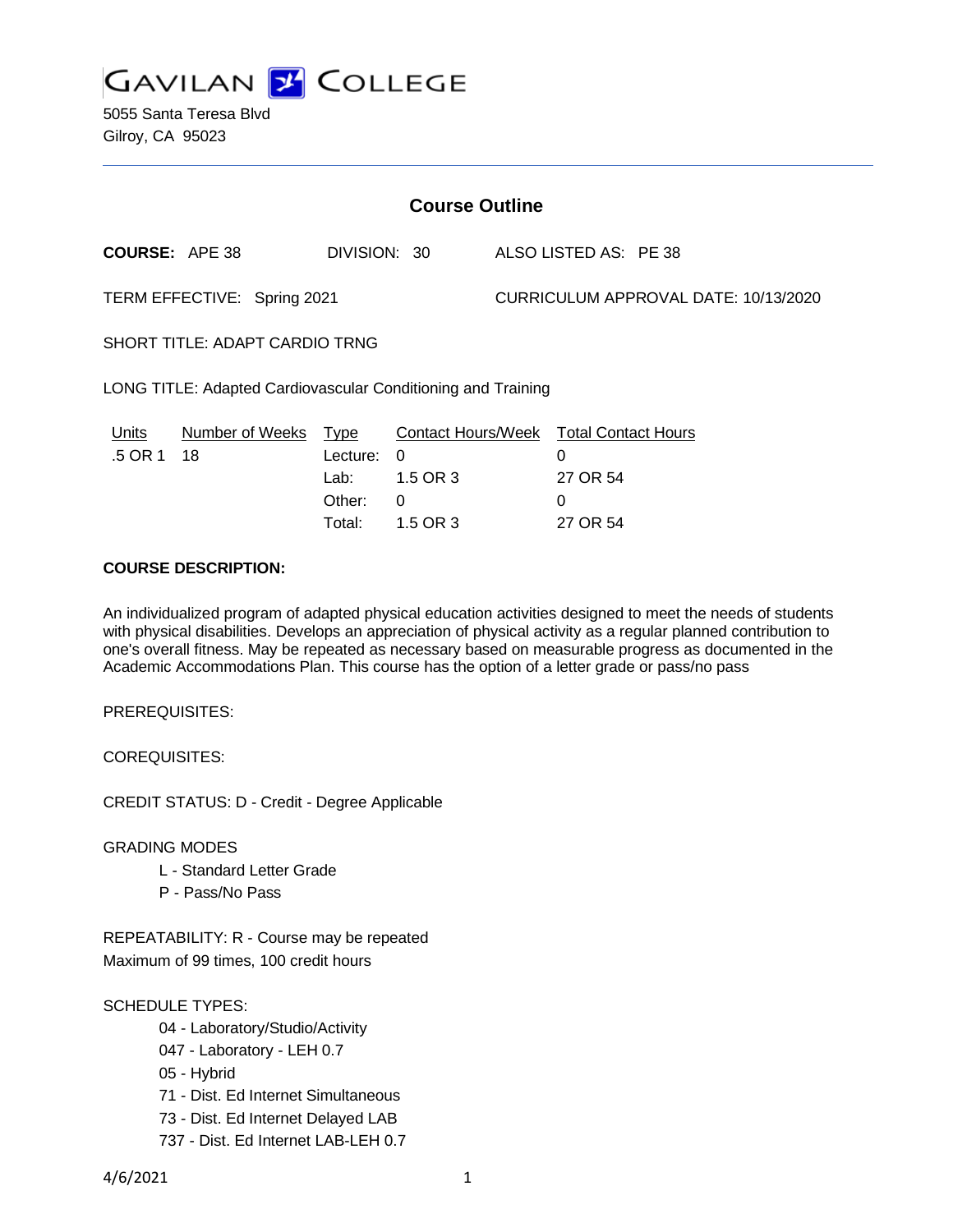# **STUDENT LEARNING OUTCOMES:**

1. Identify three (3) exercises specifically designed for improved cardiovascular conditioning. Measure of assessment: Instructor observation, class participation, oral report, performance exam Year assessed, or planned year of assessment: 2018 Semester: Fall

2. Explain various activities and discuss handouts related to aerobic exercises. Measure of assessment: Instructor observation, class participation, oral report Year assessed, or planned year of assessment: 2018 Semester: Fall

3. Demonstrate a 10 minute warm up routine.

Measure of assessment: Instructor observation, class participation, oral report, performance exam Year assessed, or planned year of assessment: 2018 Semester: Fall

4. Discuss five (5) safety rules associated with the use of adapted equipment. Measure of assessment: Instructor observation, oral report

# **CONTENT, STUDENT PERFORMANCE OBJECTIVES, OUT-OF-CLASS ASSIGNMENTS**

Curriculum Approval Date: 10/13/2020

## **DE MODIFICATION ONLY**

#### 3-6 Hours

Students will review course content, expectations and grading procedures. Use of equipment, safety procedures and injury risks are

discussed. Proper treatment of injuries and causes of common injuries related to weight training and conditioning. Understanding of unsafe/high risk movements. Proper use of equipment including entering and exiting of fitness room, asking for assistance when necessary. Pay particular attention to equipment that is motorized. SPO: Students will review course content, expectations and grading procedures. Students will identify unsafe or high risk movements during exercise.

#### 3-6 Hours

Introduce warm up and cooling down procedures. Proper techniques for stretching during warm up and cool down. List of exercises used on a daily basis. SPO: Students will perform warm up and cool down exercises specific to their needs.

#### 3.5-7 Hours

Construct and maintain a fitness conditioning program. Long and short term goals discussed. Students will be individually evaluated and activities will be developed. Introduce group and individual routines for aerobic exercise. SPO: Students will develop an exercise plan specific to their needs. Assess areas of physical fitness strengths and weaknesses and prioritize those areas to be addressed. SPO: Students will identify strengths and weaknesses specific to physical exercise.

#### 3-6 Hours

Introduction of additional flexibility exercises. Review treatment for stretching injuries, i.e. the use of heat and cold for injury treatment. Evaluate students for progress and update plans. Discuss motivational techniques and factors that affect exercise adherence. Define exercise behavior, belief and attitude. SPO: Students will perform the additional flexibility exercise correctly. Students will identify factors related to their own exercise behavior.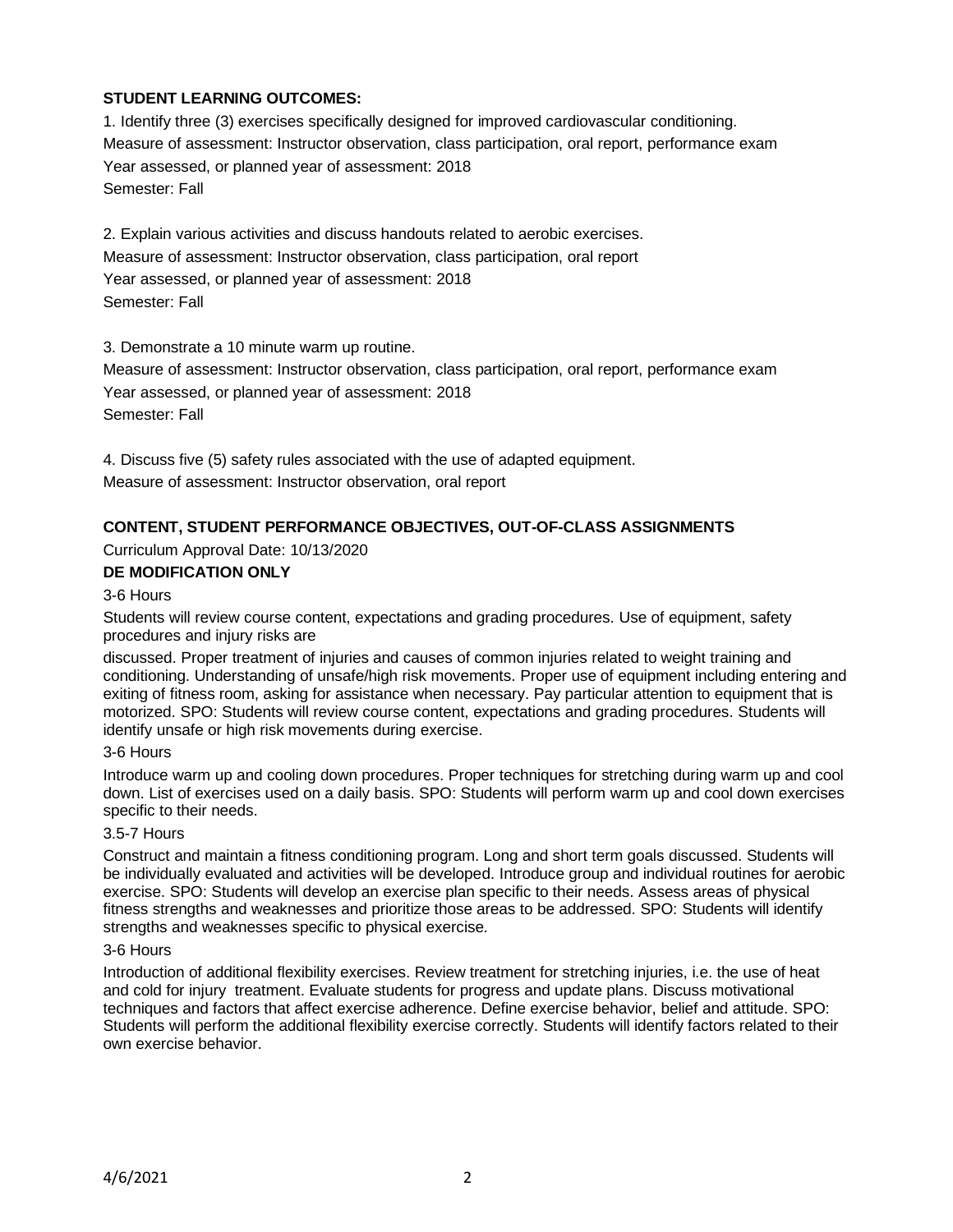## 4-8 Hours

Introduction of wheelchair or seated calisthenics. Use of wheelchair or seated accessible exercise machines. Discuss safety procedures and related transfer issues of wheelchair students. Proper techniques of weight training, use of cuffs, straps, holders for wheelchair students. List problems and possible solutions associated with difficulties in use of equipment. SPO: Students will

demonstrate proper techniques for calisthenics specific to their needs. Students will identify challenges, alternatives and solutions related to their own specific adapted needs.

#### 3.5-9 Hours

Introduction to stretching and endurance activities related to large and small muscle groups. Exercises using parallel bars and standing frame. Safety issues related to standing frame, i.e. the need for a second person while using standing frame. Introduction to proper body mechanics - postural alignment. SPO: Student will practice proper stretching and endurance activities specific

to their individual plan.

#### 3-6 Hours

Introduce additional stretching aerobic exercises (supine/prone). Wheelchair transfer to table mat. Safety methods in transferring to exercise mat. Roll and squirm exercises. Balance exercises, i.e. roll and tuck. Use of abdominal muscles for stabilization, i.e. obliques, rectus abdominals. SPO: Students will practice stretching exercises that will improve abdominal muscle strength and

conditioning.

#### 2-4 Hours

Discuss benefits of fitness development. Discuss symptoms of overtraining. Review and discuss the importance of exercise. SPO: Students will explain the benefits of fitness.

2 Hours

## **METHODS OF INSTRUCTION:**

Through individual assessment and testing for individual improvement, activities will be coordinated to fit the needs of each student. Individual evaluations will be the basis of grading.

# **METHODS OF EVALUATION:**

Skill demonstrations Percent of total grade: 80.00 % Skill demonstrations: 50% - 80% Class performance, Performance exams Objective examinations Percent of total grade: 20.00 %

## **REPRESENTATIVE TEXTBOOKS:**